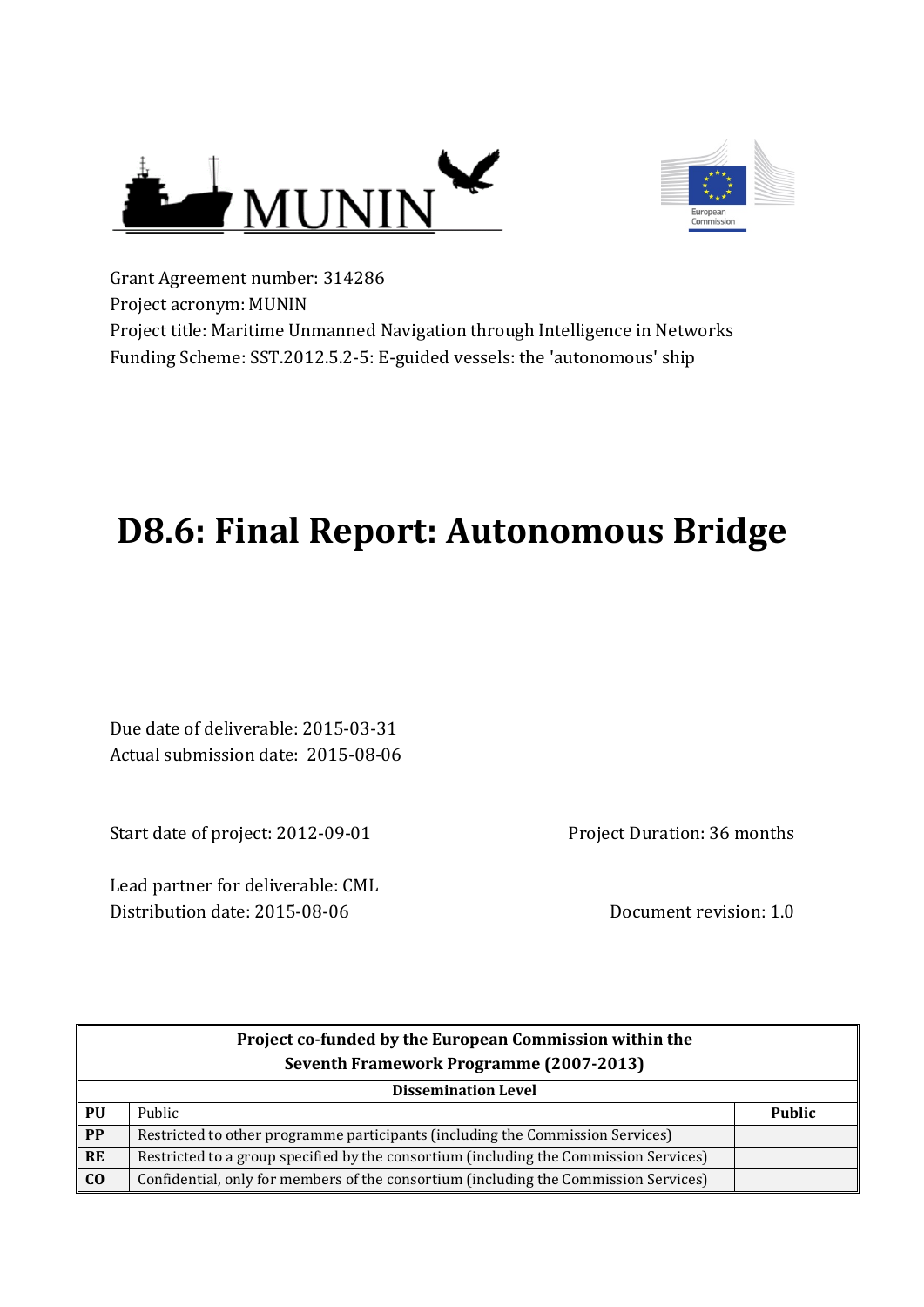



#### **Document summary information**

| <b>Deliverable</b>    | <b>D8.6 Final Report Autonomous Bridge</b> |
|-----------------------|--------------------------------------------|
|                       |                                            |
| <b>Classification</b> | Public                                     |

| <b>Initials</b> | Author                    | <b>Organisation</b> | Role        |
|-----------------|---------------------------|---------------------|-------------|
| <b>HCB</b>      | Hans-Christoph Burmeister | <b>CML</b>          | Author      |
| <b>WB</b>       | Wilko Bruhn               | <b>CML</b>          | Contributor |
| LW              | Laura Walther             | CML                 | Contributor |
| <b>JAM</b>      | Jonas Aamodt Moræus       | APT                 | Contributor |
| <b>BSF</b>      | Bénédicte Sage-Fuller     | <b>UCC</b>          | Contributor |

| Rev. | <b>Who</b> | <b>Date</b> | Comment                               |
|------|------------|-------------|---------------------------------------|
| 0.1  | <b>HCB</b> | 01.06.2015  | Initial layout and table of content   |
| 0.4  | <b>HCB</b> | 28.07.2015  | CML draft                             |
| 0.41 | LW         | 31.07.2015  | Content checked and minor corrections |
| 0.42 | <b>WB</b>  | 31.07.2015  | Content checked and minor corrections |
| 0.9  | <b>HCB</b> | 31.07.2015  | Draft for check and review            |
| 0.91 | <b>BSF</b> | 03.08.2015  | Internal review of legal section      |
| 0.92 | <b>JAM</b> | 04.08.2015  | Internal review of ASM section        |
| 1.0  | <b>HCB</b> | 06.08.2015  | Final adjustments after reviews       |

#### **Internal review needed: [ X ] yes [ ] no**

| Initials | <b>Reviewer</b>    | Approved | Not approved |
|----------|--------------------|----------|--------------|
| ØJR      | Ørnulf Jan Rødseth |          |              |
| SMacK    | Scott MacKinnon    |          |              |

### **Disclaimer**

The content of the publication herein is the sole responsibility of the publishers and it does not necessarily represent the views expressed by the European Commission or its services.

While the information contained in the documents is believed to be accurate, the authors(s) or any other participant in the MUNIN consortium make no warranty of any kind with regard to this material including, but not limited to the implied warranties of merchantability and fitness for a particular purpose.

Neither the MUNIN Consortium nor any of its members, their officers, employees or agents shall be responsible or liable in negligence or otherwise howsoever in respect of any inaccuracy or omission herein.

Without derogating from the generality of the foregoing neither the MUNIN Consortium nor any of its members, their officers, employees or agents shall be liable for any direct or indirect or consequential loss or damage caused by or arising from any information advice or inaccuracy or omission herein.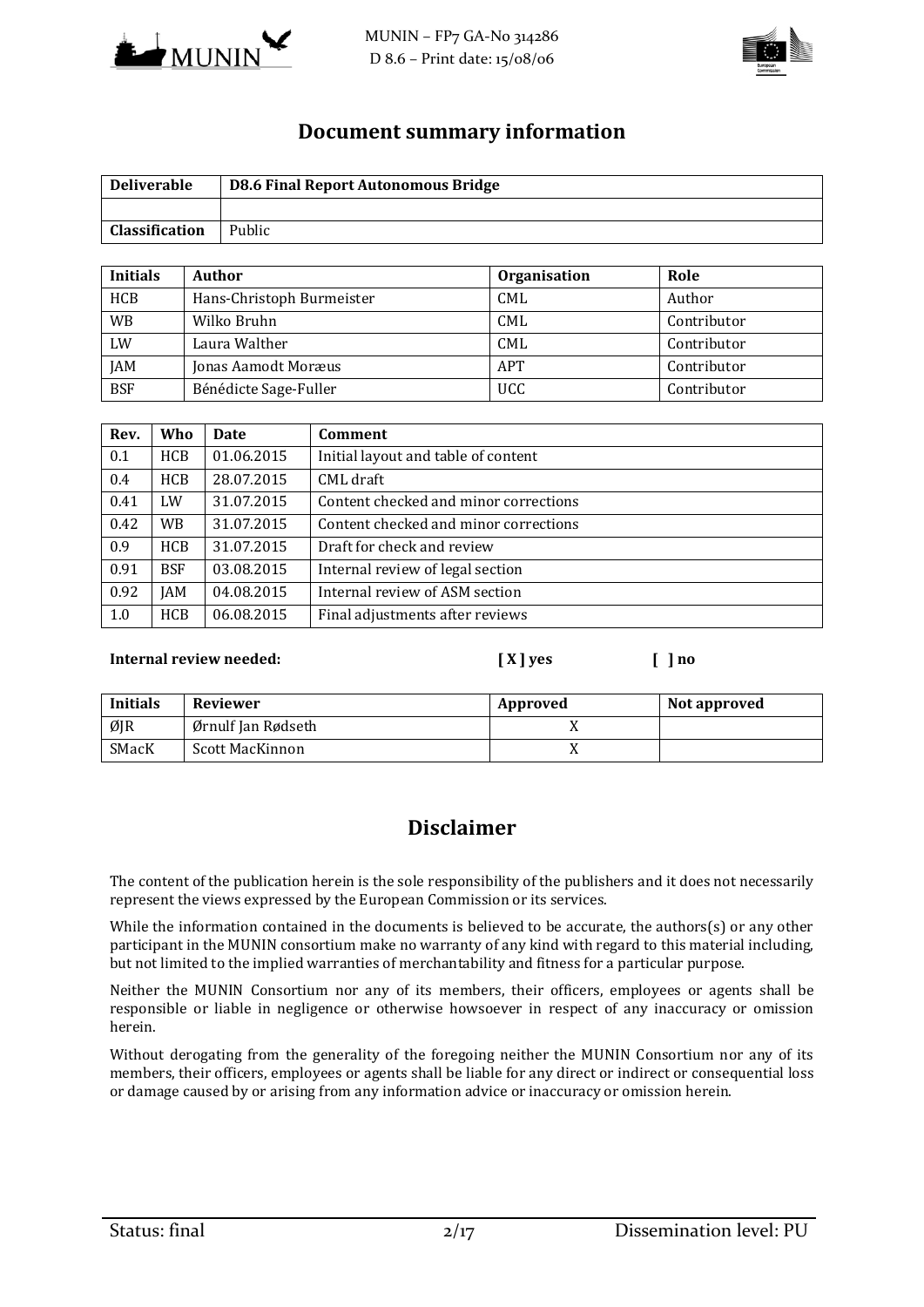

MUNIN – FP7 GA-No 314286 D 8.6 – Print date: 15/08/06



#### **Executive summary**

During the autonomous execution and control mode, the bridge and related operational navigational functions are executed by the autonomous navigation system in place, using data from the advanced sensor module. This concept has been developed in MUNIN Work Package 5 and is briefly described in this document. A section on legal considerations of unmanned navigation as well as initial prototype implementation and test efforts is also included. So far, no absolute conceptual legal or technical barriers have been identified, even though further developments and validation efforts are recommended. Besides its application on an unmanned vessel, the potential to apply the described technology on manned vessels is also mentioned.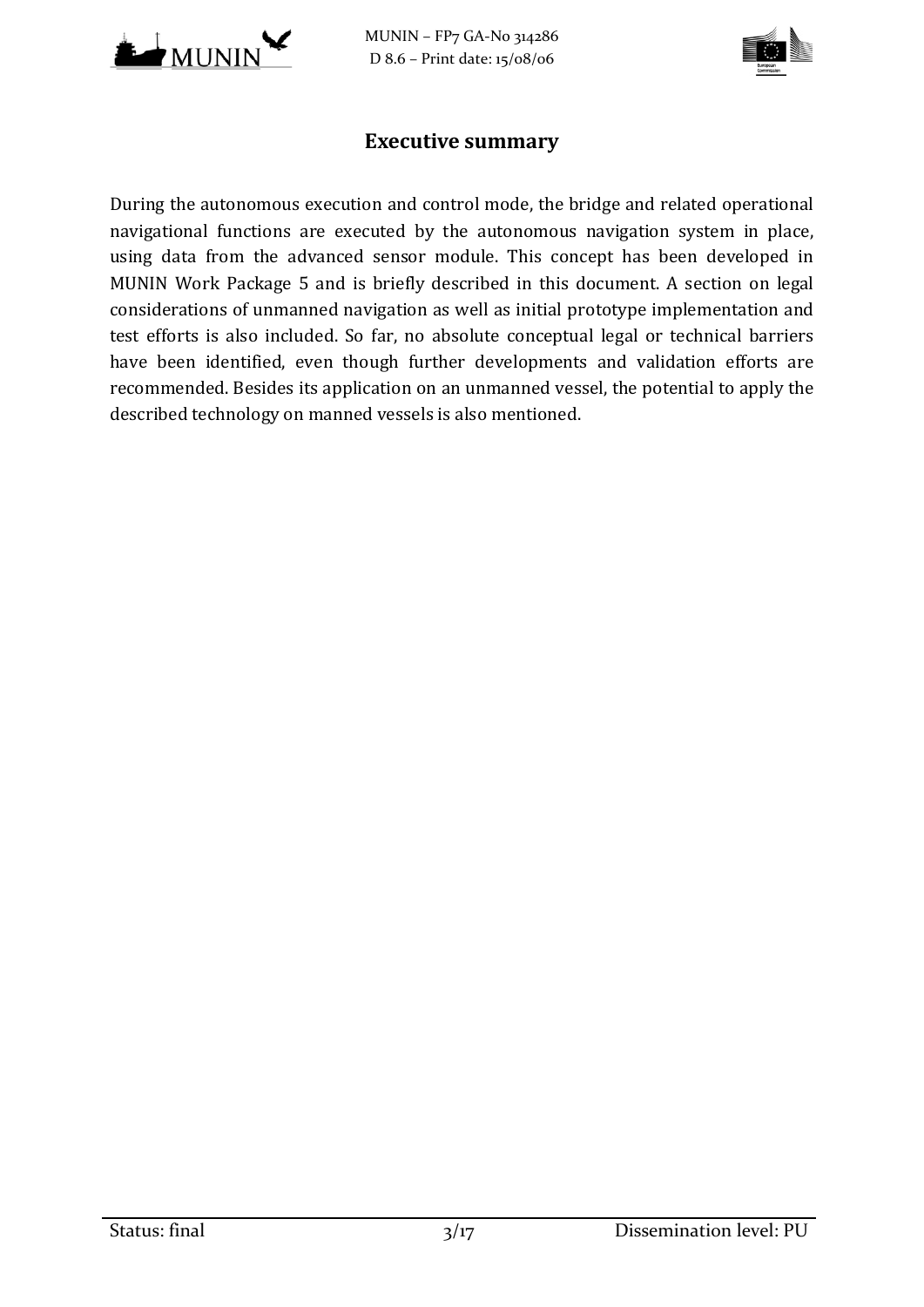

MUNIN – FP7 GA-No 314286 D 8.6 – Print date: 15/08/06

# **List of abbreviations**

| <b>AEMC</b>   | Automated Engine Monitoring and Control                                                              |
|---------------|------------------------------------------------------------------------------------------------------|
| AIS           | <b>Automatic Identification System</b>                                                               |
| <b>ANS</b>    | <b>Autonomous Navigation System</b>                                                                  |
| <b>APT</b>    | Aptomar                                                                                              |
| <b>ASM</b>    | <b>Advanced Sensor Module</b>                                                                        |
| <b>CDEM</b>   | Construction, Design, Equipment and Manning                                                          |
| <b>CML</b>    | Fraunhofer CML                                                                                       |
| <b>COLREG</b> | International Convention on the International Regulations for Preventing<br><b>Collisions at Sea</b> |
| <b>ECDIS</b>  | Electronic Chart Display and Information System                                                      |
| <b>ERRV</b>   | <b>Emergency Rescue and Response Vessel</b>                                                          |
| <b>FRC</b>    | <b>Fast Rescue Craft</b>                                                                             |
| <b>IBS</b>    | <b>Integrated Bridge System</b>                                                                      |
| <b>MUNIN</b>  | Maritime Unmanned Navigation through Intelligence in Networks                                        |
| <b>NM</b>     | <b>Nautical Miles</b>                                                                                |
| <b>NMEA</b>   | National Marine Electronics Association                                                              |
| <b>OCT</b>    | On-board Control Team                                                                                |
| <b>RMSS</b>   | Remote Manoeuvre Support System                                                                      |
| SCC           | <b>Shore Control Centre</b>                                                                          |
| <b>SOLAS</b>  | International Convention for the Safety of Life at Sea                                               |
| <b>UAS</b>    | <b>Unmanned Autonomous Ship</b>                                                                      |
| <b>UCC</b>    | <b>University College Cork</b>                                                                       |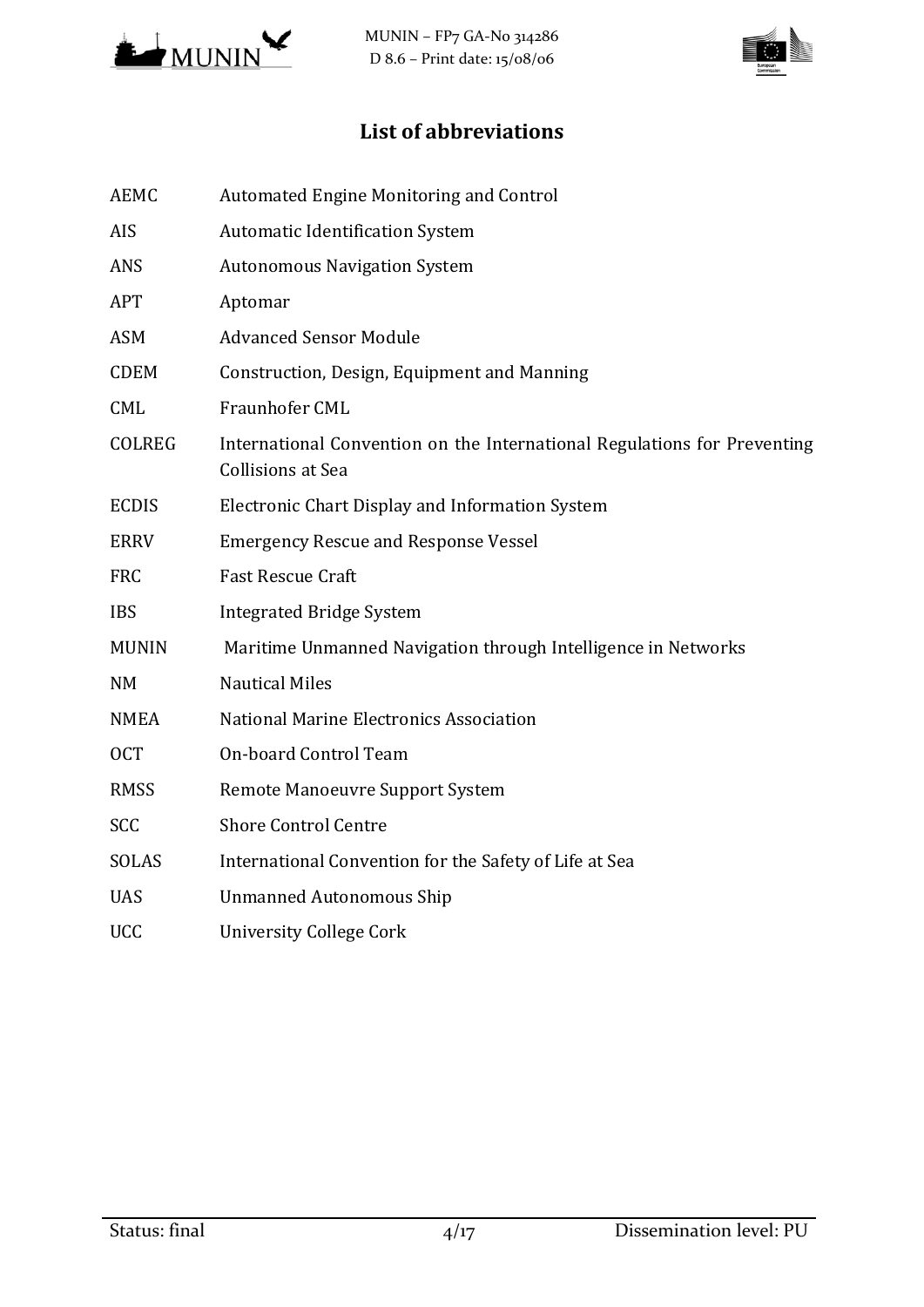

MUNIN - FP7 GA-No 314286 D  $8.6$  – Print date:  $15/08/06$ 



# **Table of contents**

| <b>References</b> |  |
|-------------------|--|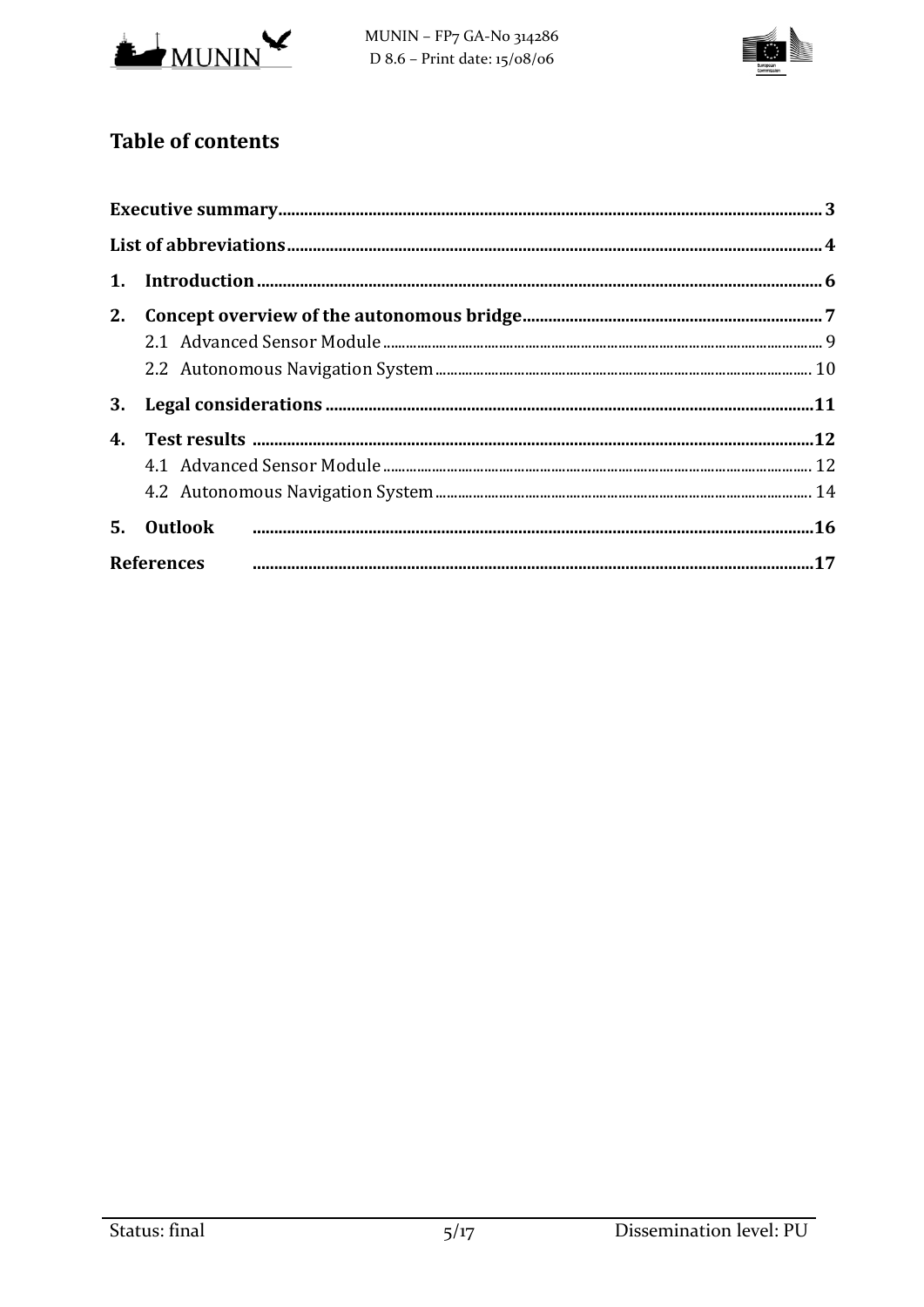



# **1. Introduction**

The overall aim of MUNIN is to conduct a feasibility study, if or if not an unmanned vessel is feasible during deep sea voyage. This is done in different technical, but also in commercial and legal dimensions. One pillar of this research project is the technical feasibilty of an unmanned and autonomous bridge, which is the core of MUNIN's work package 5 (WP5). It is the central component within the MUNIN concept which is responsible for all navigation-related matters. Thereby, navigation can be described as the process or activity of accurately ascertaining one's position and planning and following a route and it is typically performed by the nautical officer on the bridge. Looking into it more in detail, it consists of different sub-activities, i.e. voyage planning, lookout, bridge watch, maneuvering, communication, administration and handling of emergencies, which are already supported by a variety of technical assistance systems on manned vessels today (e.g. Automatic Information System (AIS), Electronic Chart and Information Display System (ECDIS) or Integrated Navigation System (INS)), but are still mainly performed manually /1/.

On unmanned vessels, these activities need to be conducted by autonomous systems to allow for an unmanned operated ship. With regards to the overall architecture of MUNIN, the autonomous navigational functions are conducted by the Autonomous Navigation System (ANS) with the help of the Advanced Sensor Module (ASM). During remote operation, these systems [ca](#page-5-0)n be enhanced by the shore-based Remote Maneuvering Support System (RMSS). 1



#### **Figure 1: Overview of the high level modules** [/2](#page-16-0)/

<span id="page-5-0"></span>i<br>I <sup>1</sup> Even though the RMSS development were originally conducted in WP5, the explanation of results was placed inthe WP7 report, as it better fits there from a readers perspective.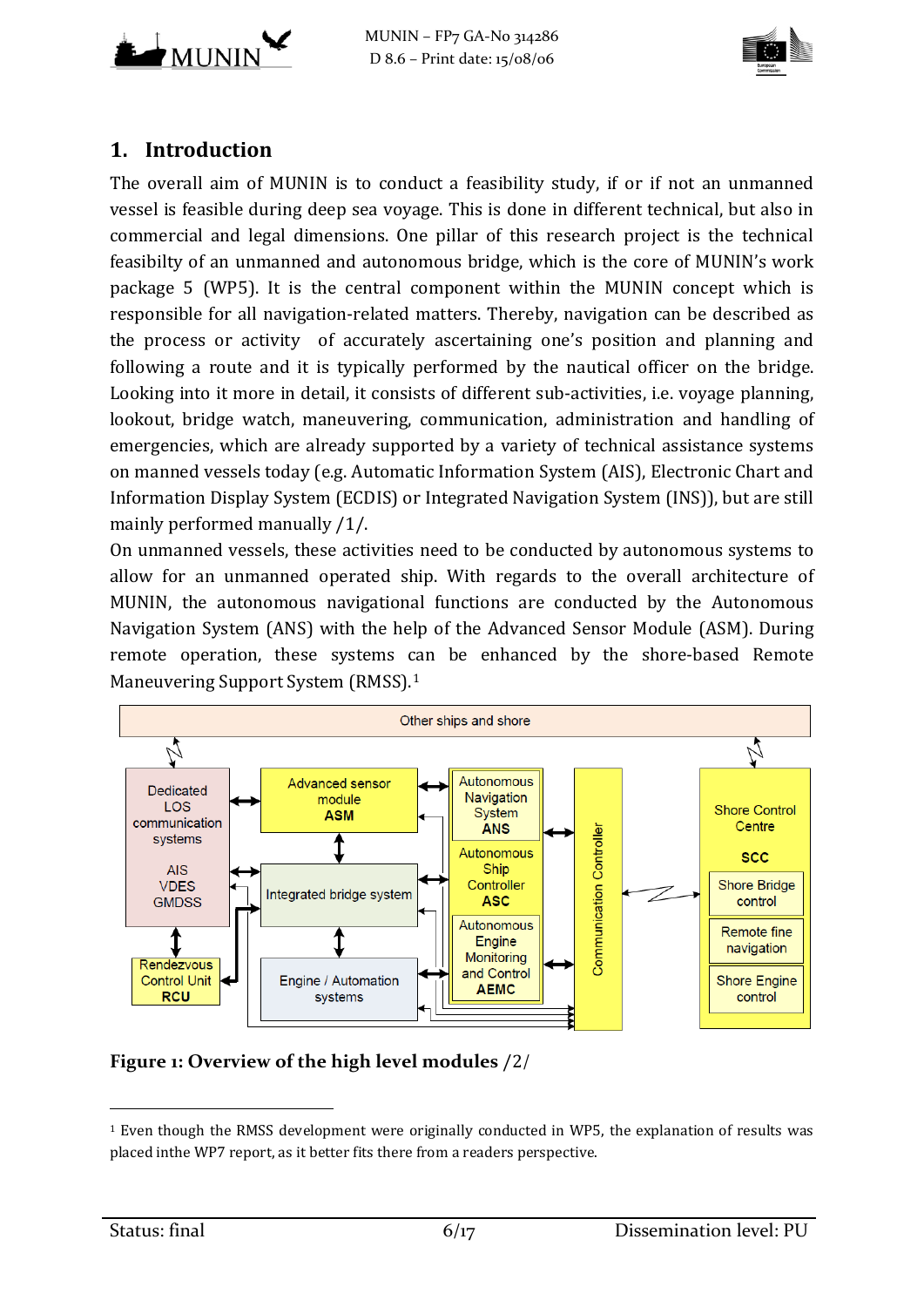



# **2. Concept overview of the autonomous bridge**

Under normal considerations, the unmanned vessel operates in an autonomous execution or autonomous control mode, where no intervention from a human operator is necessary, other than an intial predefined plan has been handed over [/3/.](#page-16-1) In the context of navigation, this means that the Shore Control Center (SCC) or the Onboard Control Team (OCT) have initially set a voyage plan and an operational envelope, but afterwards the operational handling of the vessels should be done by the autonomous systems in place without human intervention [/4/.](#page-16-2)



#### **Figure 2: Process Map of the Autonomous Bridge** /[1/](#page-16-3)

Within that set-up, relevant input parameters for the process of autonomous navigation are mainly provided by the ASM, which provides the ANS with a perception of the vicinity of the ship, including environmental conditions as well as with target data for detected objects. This is using a sensor fusion-based approach, where raw sensor data from existing navigational sensors are gathered, features are extracted and then correlated among themselves to achieve a robust world model of the vessel's environment [/5/.](#page-16-4)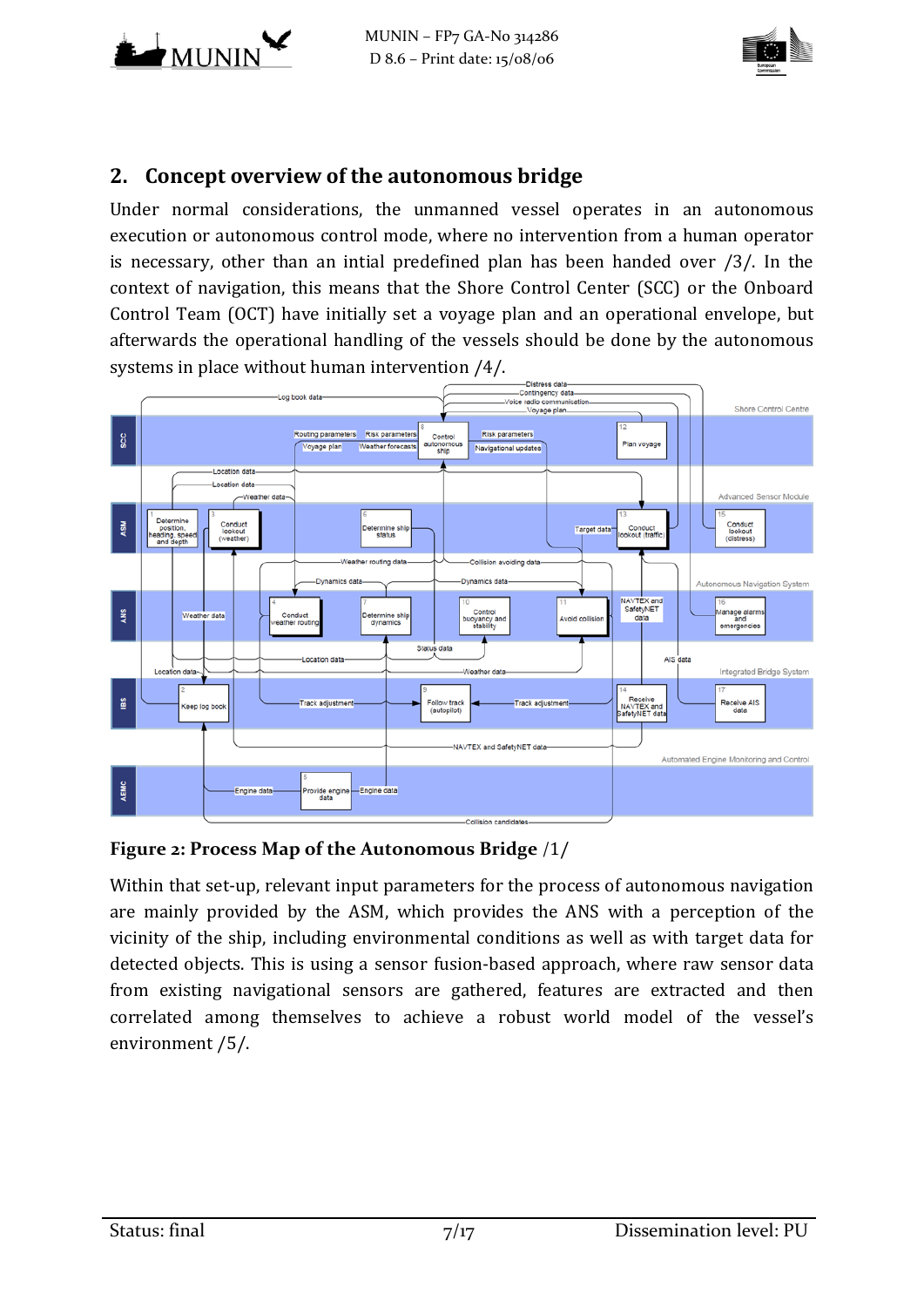





#### **Figure 3: Building a world model in MUNIN** /[5](#page-16-4)/

The ANS itself consists of two separate sub-modules which are designed to conduct the two principle tasks of weather routeing and collision avoidance. Furthermore, the ANS is connected to the RMSS and the Automated Engine Monitoring and Control (AEMC) supply data regarding technical limitations of the ship's manoeuvrability under the prevailing circumstances, as well as, to the existing track pilot and engine/rudder control or an existing IBS. Thus, the ANS is normally only adjusting the waypoint list or the voyage plan respectively and is directly steering the vessel in Autonomous Control Mode. However, in certain critical situations, like operations in harsh weather or very close encounter situations, direct commands to engine and rudder control are given to avoid unnecessary delays in resolving critical situations due to track pilot restrictions [/7/.](#page-16-5)



**Figure 4: Autonomous navigation system architecture** /[7](#page-16-5)/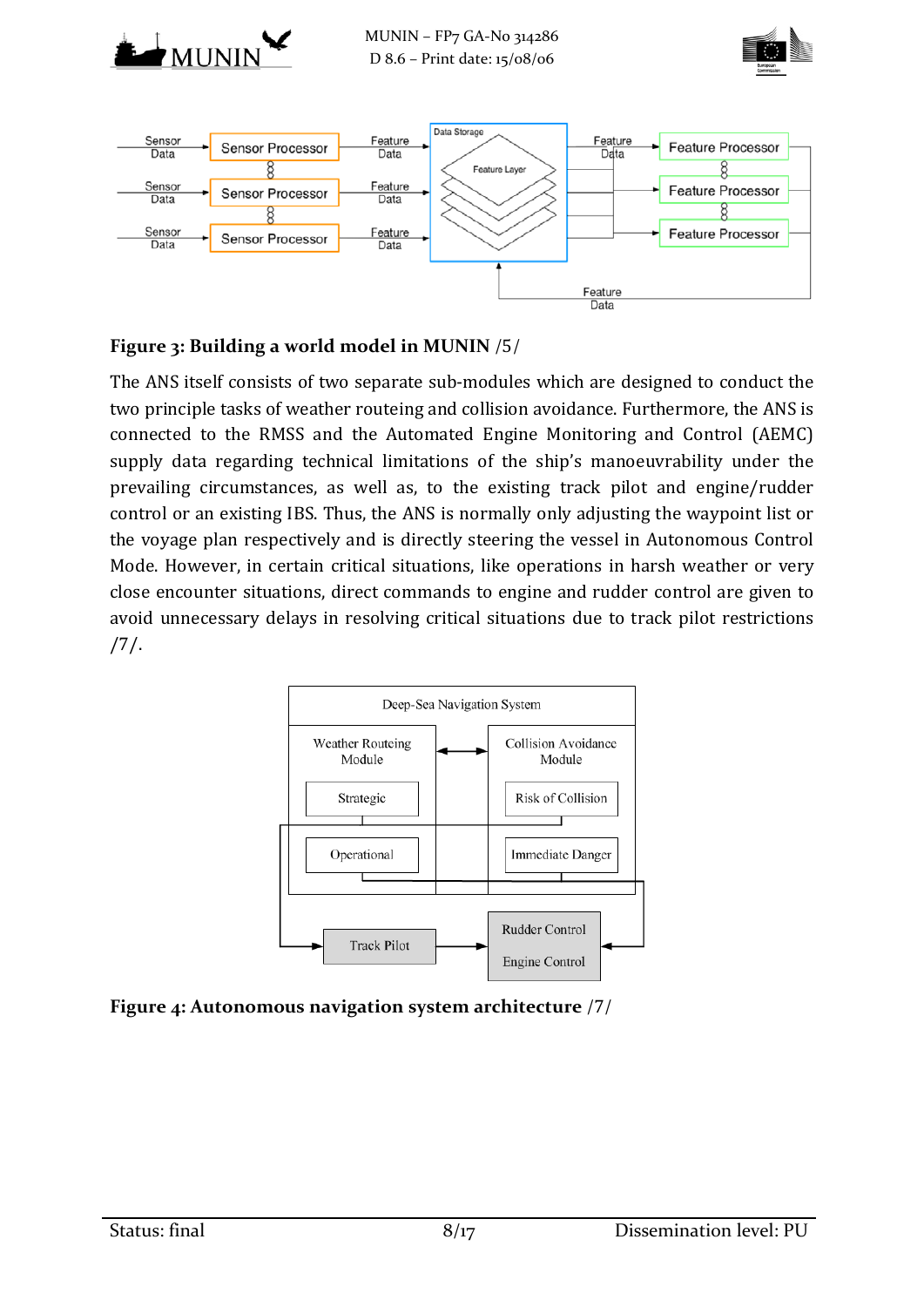



#### **2.1 Advanced Sensor Module**

| <b>Name</b>                                                                                                                                                                                                                                                                                                                                                                                                                                                                                                                                                                                                                                                                  | <b>Advanced Sensor Module</b> |                                                                                                                                                       |
|------------------------------------------------------------------------------------------------------------------------------------------------------------------------------------------------------------------------------------------------------------------------------------------------------------------------------------------------------------------------------------------------------------------------------------------------------------------------------------------------------------------------------------------------------------------------------------------------------------------------------------------------------------------------------|-------------------------------|-------------------------------------------------------------------------------------------------------------------------------------------------------|
| <b>Short functional descripion</b>                                                                                                                                                                                                                                                                                                                                                                                                                                                                                                                                                                                                                                           | <b>Main restrictions</b>      |                                                                                                                                                       |
| The tasks of the ASM are to maintain an automatic lookout for<br>traffic and obstacles as well as lookout for environmental<br>conditions surrounding the vessel. The goal of the ASM is to<br>maintain lookout by all available means so that an unmanned<br>vessel can comply with COLREG, minimize the risk of collision and<br>ensure safe voyage. However, as existing sensors all have<br>individual limitations, the ASM fuses all individual raw sensor data<br>and then extracts the required information from that data base<br>with the help of sensor and feature processors (so called Sensor<br>Fusion Approach) to build a world model around the vessel /3/. |                               | <b>COLREG</b><br>Physical limitations<br>of<br>sensor<br>technologies<br>like<br>e.g. radar and IR<br>exchange<br>Data<br>standards<br>(e.g.<br>NMEA) |
| Prototype implementation                                                                                                                                                                                                                                                                                                                                                                                                                                                                                                                                                                                                                                                     |                               |                                                                                                                                                       |
| Within MUNIN, an ASM processor prototype for the sensor fusion concept has been<br>developed based on APT's existing SECurus System, focussing especially on small object<br>detection including corresponding sensor and feature processors. The prototype already<br>integrates marine radar, AIS receiver, general nautical data via NMEA as well as electro-<br>optical sensors like daylight and infrared cameras. It can either be connected to live<br>equipment onboard vessels or run on data recordings in the lab /4/.                                                                                                                                            |                               |                                                                                                                                                       |
| <b>Module hypothesis</b><br>The Lutenomous Conser Module can sense sufficient weather and traffic data to ensure                                                                                                                                                                                                                                                                                                                                                                                                                                                                                                                                                             |                               |                                                                                                                                                       |

The Autonomous Sensor Module can sense sufficient weather and traffic data to ensure navigation and planning function on autonomous vessels and enable situation awareness in an operation room [/6/.](#page-16-7)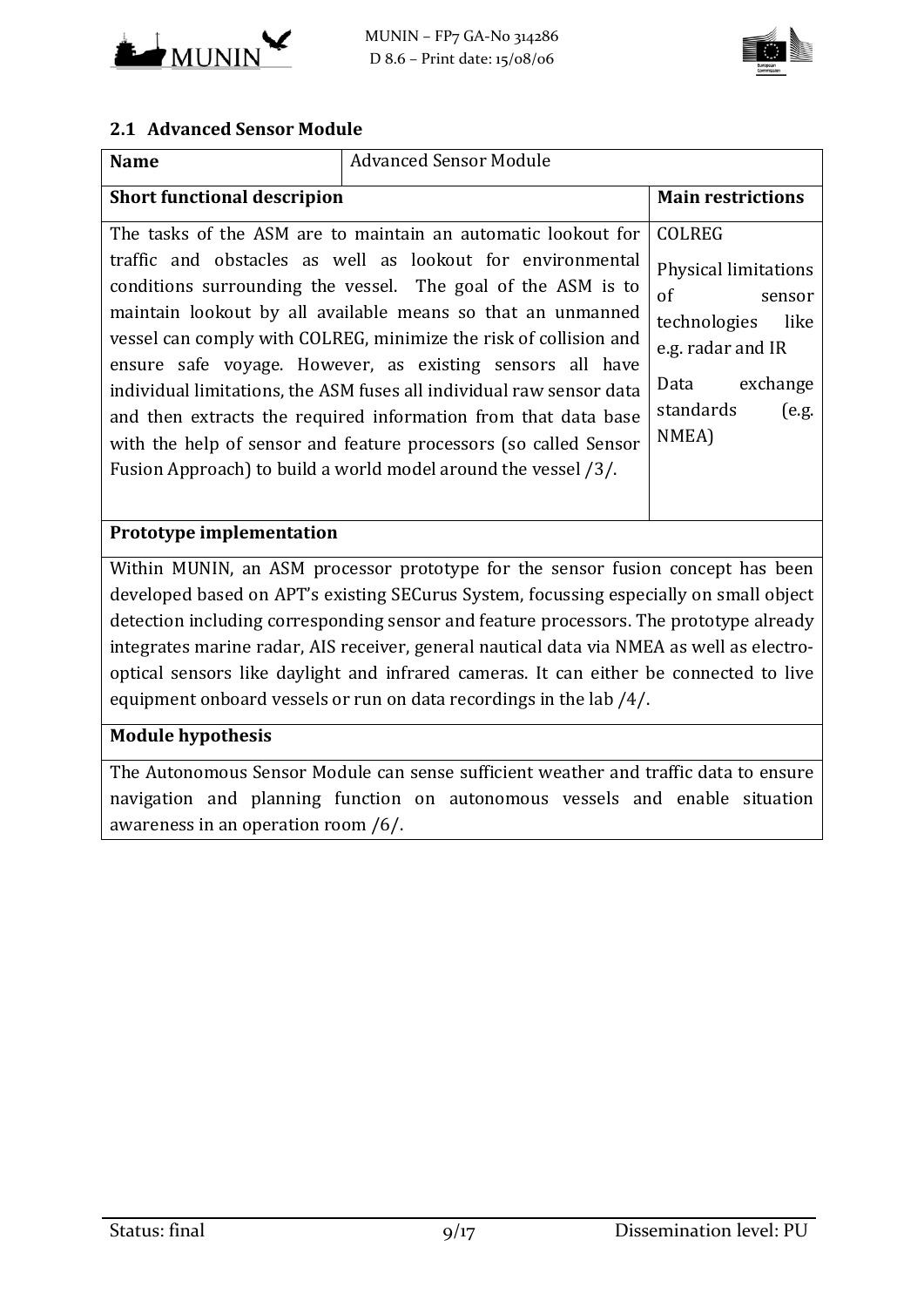



#### **2.2 Autonomous Navigation System**

| <b>Name</b>                                                     |                                                                                                                                                                                                                                                                            |                               |  |
|-----------------------------------------------------------------|----------------------------------------------------------------------------------------------------------------------------------------------------------------------------------------------------------------------------------------------------------------------------|-------------------------------|--|
| <b>Short functional description</b>                             | <b>Main restrictions</b>                                                                                                                                                                                                                                                   |                               |  |
| The task of the Autonomous Navigation System is to navigate the | <b>COLREG</b>                                                                                                                                                                                                                                                              |                               |  |
| and emergencies $/1/$ .                                         | UAS safely from boarding point to boarding point. Besides using<br>existing functionalities of Integrated Bridge Systems, it comprises<br>the tasks Conduct weather routeing, Determine Ship dynamics,<br>Control buayancy and stability, Avoid collision and Manage alarm | <b>STCW</b><br><b>IMO MSC</b> |  |
| <b>Prototype implementation</b>                                 |                                                                                                                                                                                                                                                                            |                               |  |

Most crititcal hazards for navigation in deep sea areas are collision and foundering. Thus, the ANS prototype mainly comprises those two functional areas. Safe weather routeing is ensured by anticipatory route optimizationusing the A\*-algorithm and emergency handling procedures, while the collision avoidance algorithms works with a formalized description of COLREG. These functionalities, together with a simple autopilot, are programmed in a C++-environment and connected to a ship handling simulator for testing and validation [/5/.](#page-16-5)

#### **Module hypothesis**

A Deep-Sea Navigation System can autonomously navigate a ship safely and efficiently along a predefined voyage plan with respect to weather and traffic conditions [/6/.](#page-16-7)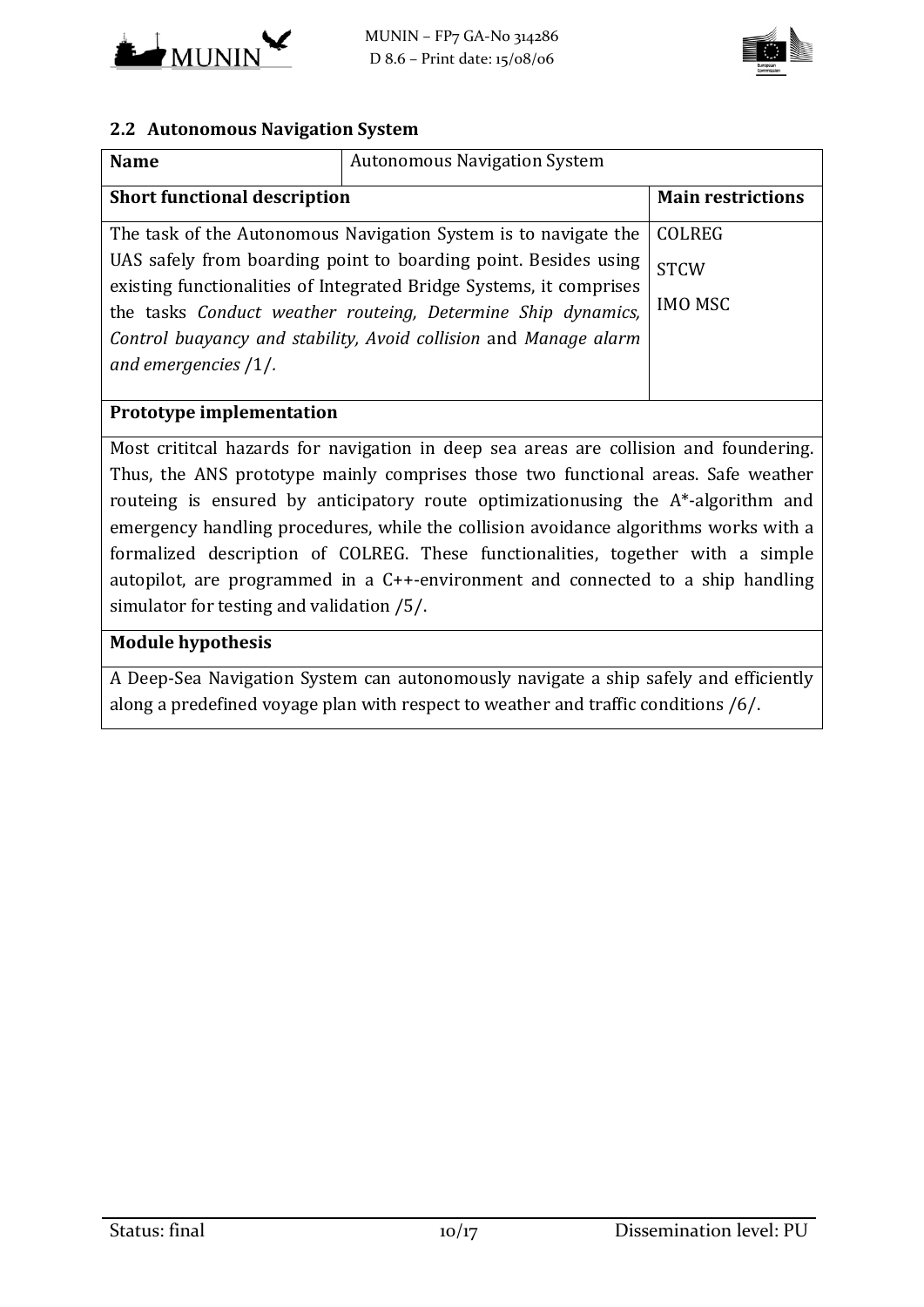



# **3. Legal considerations**

So far, autonomous navigation does not specifically appear in the area of maritime law. Thus, the operation of such vessels is considered as operating under the current legal regime, including the Internationa Convention on the International Regulations for Preventing Collisions at Sea (COLREG), the International Convention for the Safety of Life at Sea (SOLAS) or certain Construction, Design, Equipment and Manning standards (CDEM) just to name some of them. Obviously, in some of these areas certain modifications or adaptations will be necessary, either to allow unmanned vessels to comply with their requirements, or to ease their implementation without reducing shipping safety [/9/.](#page-16-8)

One expected clarification with regards to autonomous navigation is undoubtably the question of how to sufficiently comply with COLREG, as an unmanned vessel is also a vessel according to COLREG Rule 3 (a) and thus is obliged to obey it. Critical issues are especially the question, if the ASM is fulfilling Rule 5, meaning that it carries out a proper lookout by sight and hearing and all available means and if the unmanned vessel can sufficiently determine, if it is operating in restricted visibility according to Rule 3(l). Thus, it is a fundamental issue for the unmanned ship to satisfactorily demonstrate that it can perform the same obligations by way of technological equipment, even though formal amendments are probably needed to further specify these obligations for unmanned vessels.

Another issue which would ease autonomous navigation, is the suggestion to consider an amendment to COLREG Part C with regards to AIS-displayed navigational status. Currently, the navigational status according to COLREG is only shown by lights and shapes whose automatic extraction from daylight cameras is quite complex and errorprone. However, this status is also displayed by AIS and this has a much longer range and a better machine-readability than the former. To increase the reliance of an unmanned, but also a manned vessel on AIS-displayed navigational data, it is suggested to consider an amendment giving it the same legal meaning, if AIS is used [/2/.](#page-16-0)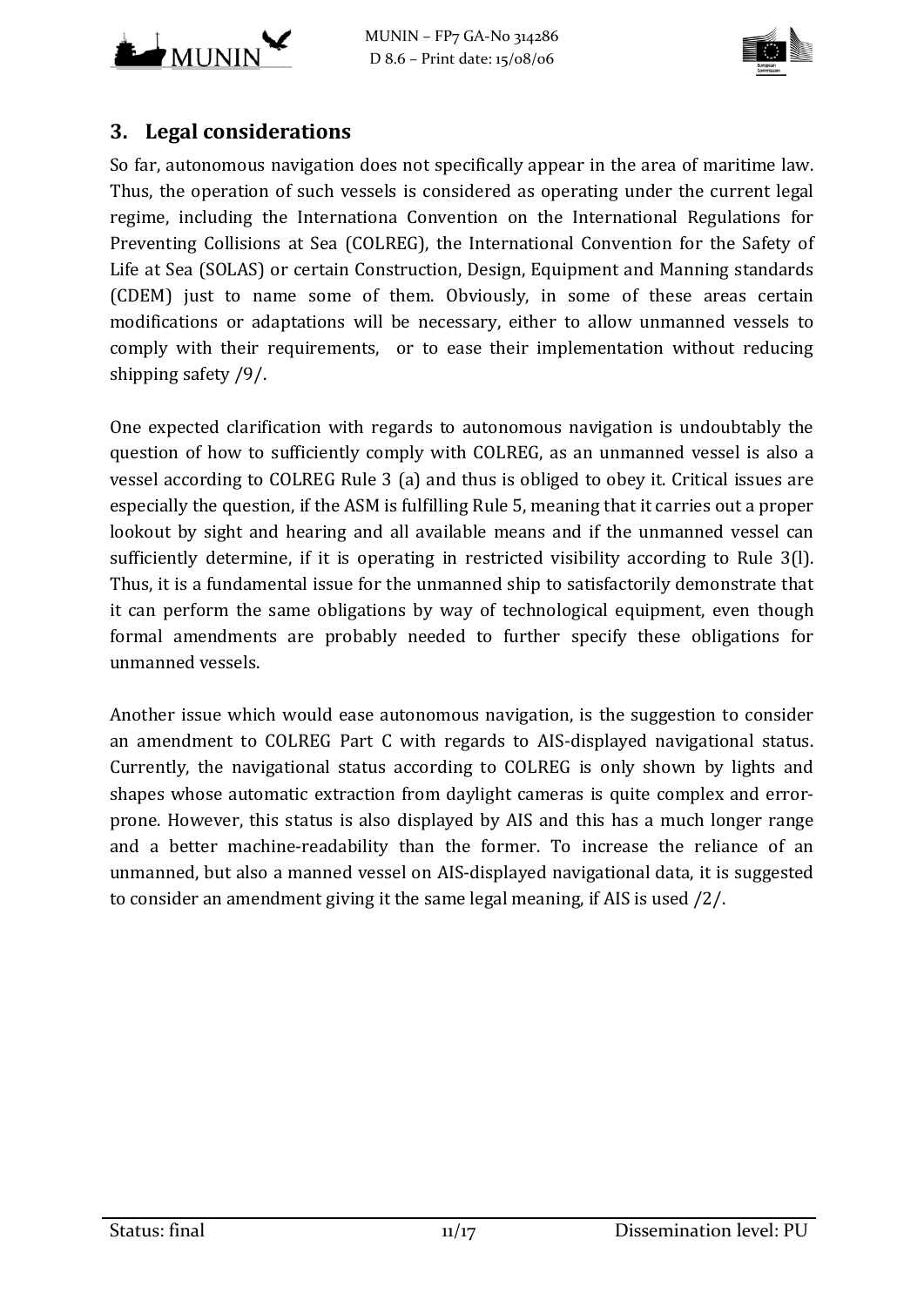



# **4. Test results**

#### **4.1 Advanced Sensor Module**

| <b>Testing</b>                                                                                                                                       |                                                                                                                                                                                    |                                                                                                                 |  |
|------------------------------------------------------------------------------------------------------------------------------------------------------|------------------------------------------------------------------------------------------------------------------------------------------------------------------------------------|-----------------------------------------------------------------------------------------------------------------|--|
| <b>Sub-Hypothesis</b>                                                                                                                                | <b>Test design</b>                                                                                                                                                                 | <b>Result</b>                                                                                                   |  |
| The<br>Module<br>Autonomous<br>Sensor<br>is<br>capable to detect and classify a (<90mtrs)<br>at a range of at least 8 NM, even without<br>AIS data.  | In-situ tests on $/3$ :<br>1. NSO Crusadar<br>Test with X-Band Furuno<br><b>FAR</b><br>21x7<br>radar<br>and                                                                        | Not declined                                                                                                    |  |
| Module<br>The<br>Sensor<br>Autonomous<br>is<br>capable to detect and classify a small<br>vessel (FRC) at a range of at least 4 NM.                   | <b>SECurus</b><br>System<br>in<br>Norwegian Fjord including<br>small buoy and FRC with a<br>object<br>focus<br>small<br>on                                                         | Declined<br>in<br>only<br>test,<br>as<br>1.15<br>NM<br>possible                                                 |  |
| Sensor<br>Module<br>The<br>Autonomous<br>is<br>capable to detect a floating object of<br>standard container size in a range of at<br>least 4.0 NM.   | detection.<br>2. Oil-on-Water Exercise<br>Test on several vessels<br>with SECurus System and                                                                                       | Test<br>not<br>possible due to<br>safety<br>risks,<br>but FRC results                                           |  |
| The Autonomous Sensor<br>Module<br>is<br>capable to detect a partly submerged<br>object of standard container size in a<br>range of at least 2.0 NM. | Furuno FAR 21x7 radar in<br>open waters<br>3.<br>(Stril<br><b>ERRV</b><br>test<br>Herkules)                                                                                        | give<br>can<br>a<br>prudent<br>indication                                                                       |  |
| The<br>Sensor<br>Module<br>Autonomous<br>is<br>capable to detect a life raft in a range of at<br>least 3.0 NM.                                       | Long range detection test<br>with X-Band JMA-9922-<br>6XA radar only in open                                                                                                       |                                                                                                                 |  |
| Module<br>Sensor<br>The<br>Autonomous<br>is<br>capable to detect a person in water in a<br>range of at least 2.0 NM.                                 | waters<br>4. Oil Rig test (Gullfaks A)<br>Long term test from rig<br>with<br>X-Band<br>Sperry<br>Marine - BridgeMasterE<br>radar focusing on weather<br>and target classification. | Declined<br>in<br>only<br>test,<br>as<br>0.53<br>NM<br>possible<br>with<br>simulated buoy<br>as<br>person<br>in |  |
| Module<br>Autonomous<br>Sensor<br>The<br>is<br>determine if the<br>ship's<br>capable<br>to<br>visibility range is restricted or not.                 |                                                                                                                                                                                    | water<br>declined,<br><b>Not</b><br>visibility<br>features<br>are<br>detectable                                 |  |
| <b>TRL-Status of ASM</b>                                                                                                                             | <b>TRL 4-5</b>                                                                                                                                                                     |                                                                                                                 |  |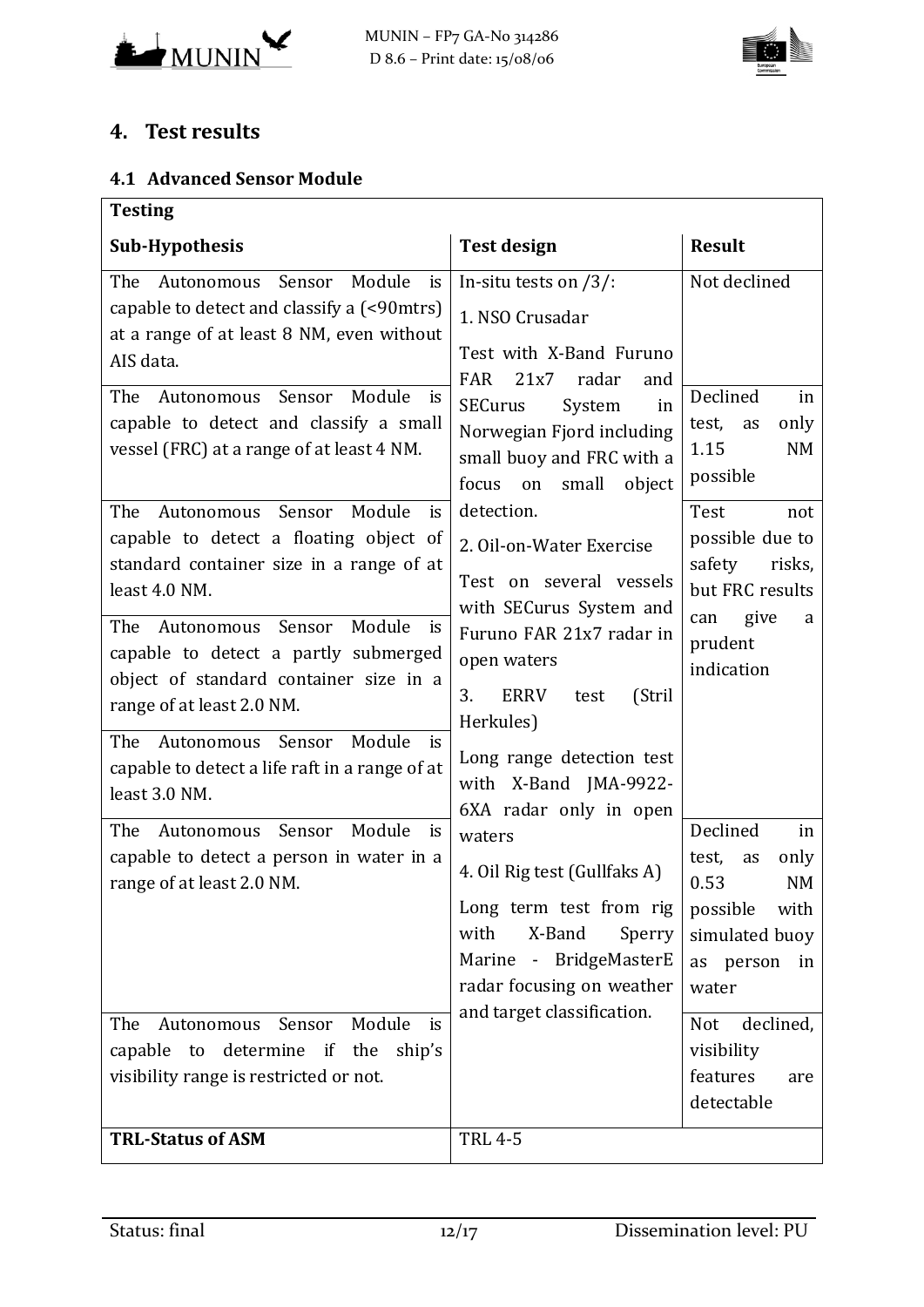



#### **Closing remark**

It is important to note that the only reason for the negative results was insufficient range. The ASM was able to detect and classify the different objects, but at a shorter range than specified in the subhypothesis. Hence, proving the hypothesis true should be possible, if solutions for the shorter range are identified. Such solutions could be higher accuracy on detection sensors or slower speed on the unmanned vessel. Alternatively, better radar antennas than those used during the test can also further improve test results [/3/.](#page-16-6)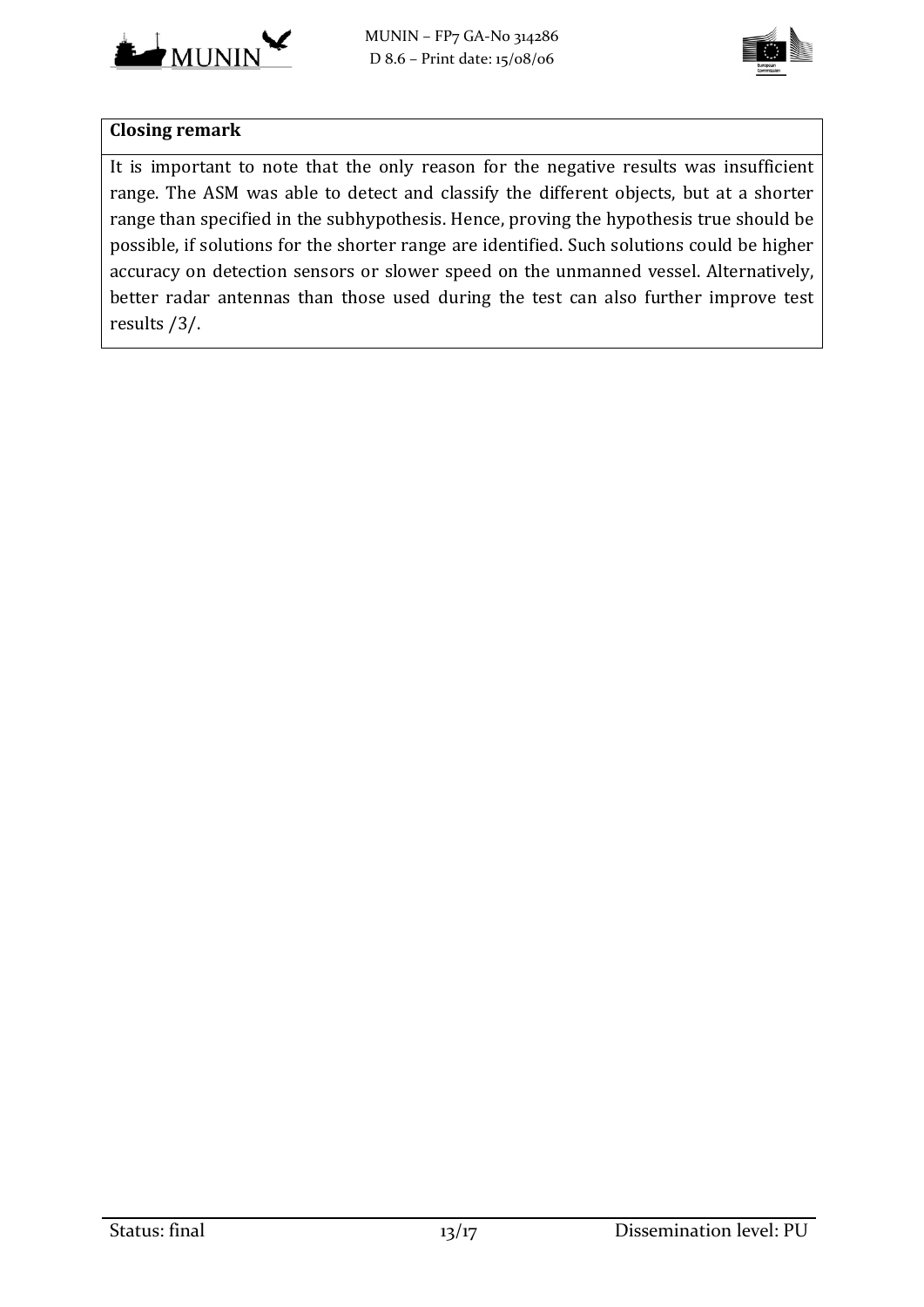



#### **4.2 Autonomous Navigation System**

| <b>Testing</b>                                                                                                                                                                                                                               |                                                                                                                                                                                                           |                                                                                                           |
|----------------------------------------------------------------------------------------------------------------------------------------------------------------------------------------------------------------------------------------------|-----------------------------------------------------------------------------------------------------------------------------------------------------------------------------------------------------------|-----------------------------------------------------------------------------------------------------------|
| <b>Sub-Hypothesis</b>                                                                                                                                                                                                                        | <b>Test design</b>                                                                                                                                                                                        | <b>Result</b>                                                                                             |
| The<br>Navigation System<br>Autonomous<br>Collision Avoidance module can identify<br>COLREG-obligation of the<br>ship<br>the<br>towards all objects in the vicinity in<br>unrestricted waters.                                               | Validation<br>randomly<br>of<br>traffic<br>generated<br>situations<br>their<br>and<br>nautical<br>assessment<br>by<br>experts                                                                             | Not declined                                                                                              |
| Autonomous Navigation System<br>The<br>Collision Avoidance module can calculate<br>possible, COLREG-compliant deviation<br>measures for a given traffic situation in<br>unrestricted waters that minimizes the<br>necessary track deviation. | of<br>different<br>Design<br>situations<br>encounter<br>in<br>ship handling simulation<br>and small test vessels and<br>$\sigma$ f<br>observation<br>results<br>including nautical expert<br>assessement. | declined,<br><b>Not</b><br><b>COLREG</b><br>but<br>compliance<br>assessment<br>fuzzy in certain<br>trials |
| Navigation System<br>The<br>Autonomous<br>Weather Routeing module can optimize<br>the voyage plan based on the ship's<br>hydrodynamics with regard to fuel<br>efficiency for a given weather forecast.                                       | Comparision of calculated<br>track with recorded track<br>from project partner                                                                                                                            | <b>Not</b><br>declined,<br>but<br>inconclusive                                                            |
| Autonomous Navigation System<br>The<br>Weather Routeing can maintain the<br>effects of sea state and wind on ship<br>responses (all 6 degrees of freedom)<br>below defined safety levels.                                                    | Design of a harsh weather<br>scenario in ship handling<br>simulator with high sea<br>different<br>from<br>states<br>directions                                                                            | declined<br><b>Not</b><br>within test set-<br>up                                                          |
| <b>TRL-Status of ANS</b><br><b>Closing remark</b>                                                                                                                                                                                            | <b>TRL 3-4</b>                                                                                                                                                                                            |                                                                                                           |
|                                                                                                                                                                                                                                              |                                                                                                                                                                                                           |                                                                                                           |

For more detailed validation of the Collision Avoidance module, large scale analyses are aspired. AIS recorded data might be a possible validation baseline, however certain missing information like the prevailing weather conditions in the specific area make a simple ex-post validation complicated. Furthermore, the decision criteria needs to be further enhanced to make the concept applicable to other vessel types than the choosen bulk carrier in MUNIN and especially the assesment of COLREG-conform collision avoidance in restricted visibility is aspired. In the long run, general accepted operational criterias and/or performance standards for the use of such assistance systems should be developed by additional test campaigns.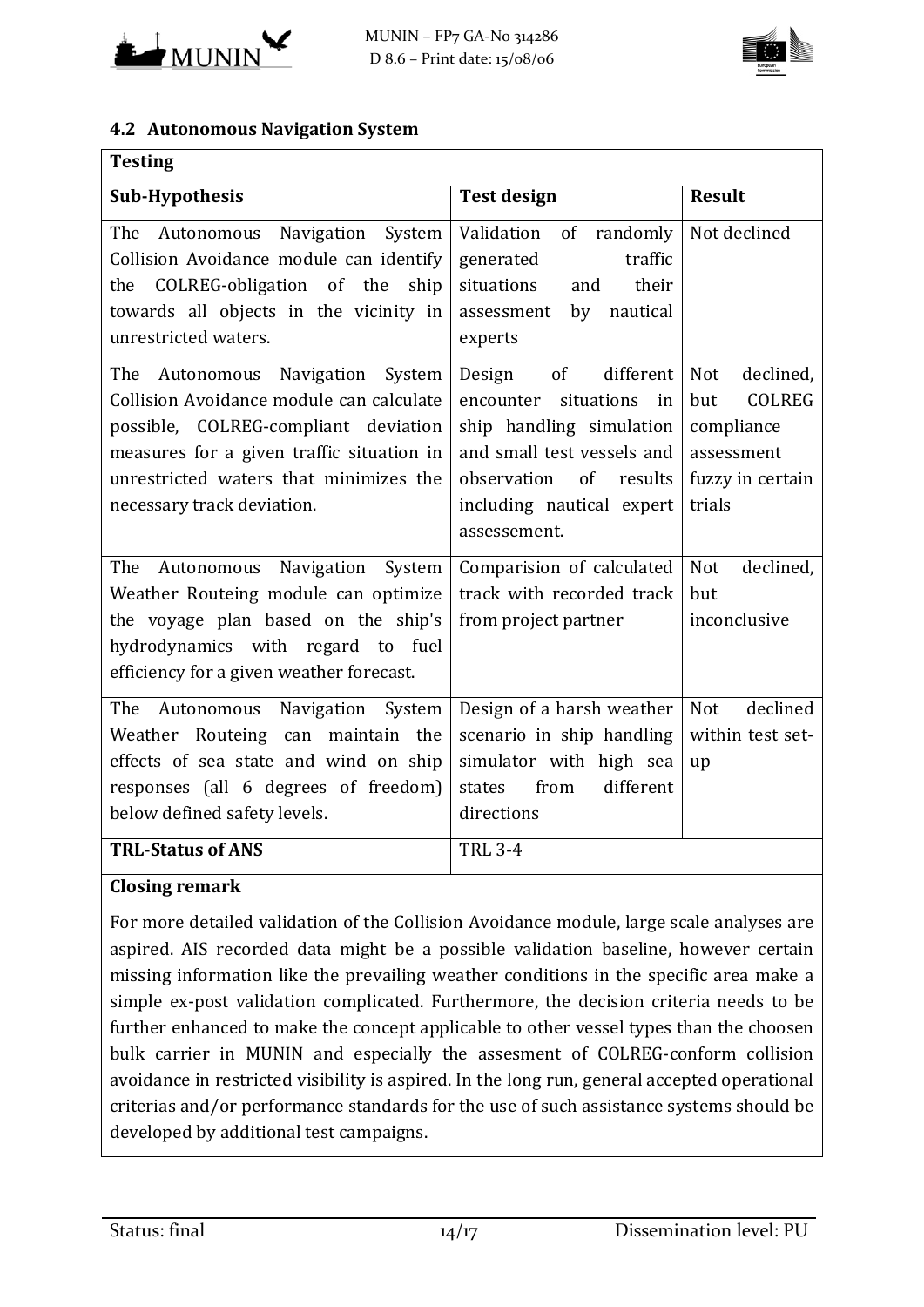



For further assessment of the WR-System, in-situ tests with sea state radar equipment is necessary, as the ship handling simulation test can't cover all relevant harsh weather effects sufficiently. Furthermore, additional recorded tracks must be evaluated to make a more conclusive evaluation with regards to route planning. In the best case, the recorded track is accompained by a decision log of the captain to allow for a better explanation of deviations.

In all cases, a user-friendly integration and a better monitoring possibility of the autonomous systems is wished.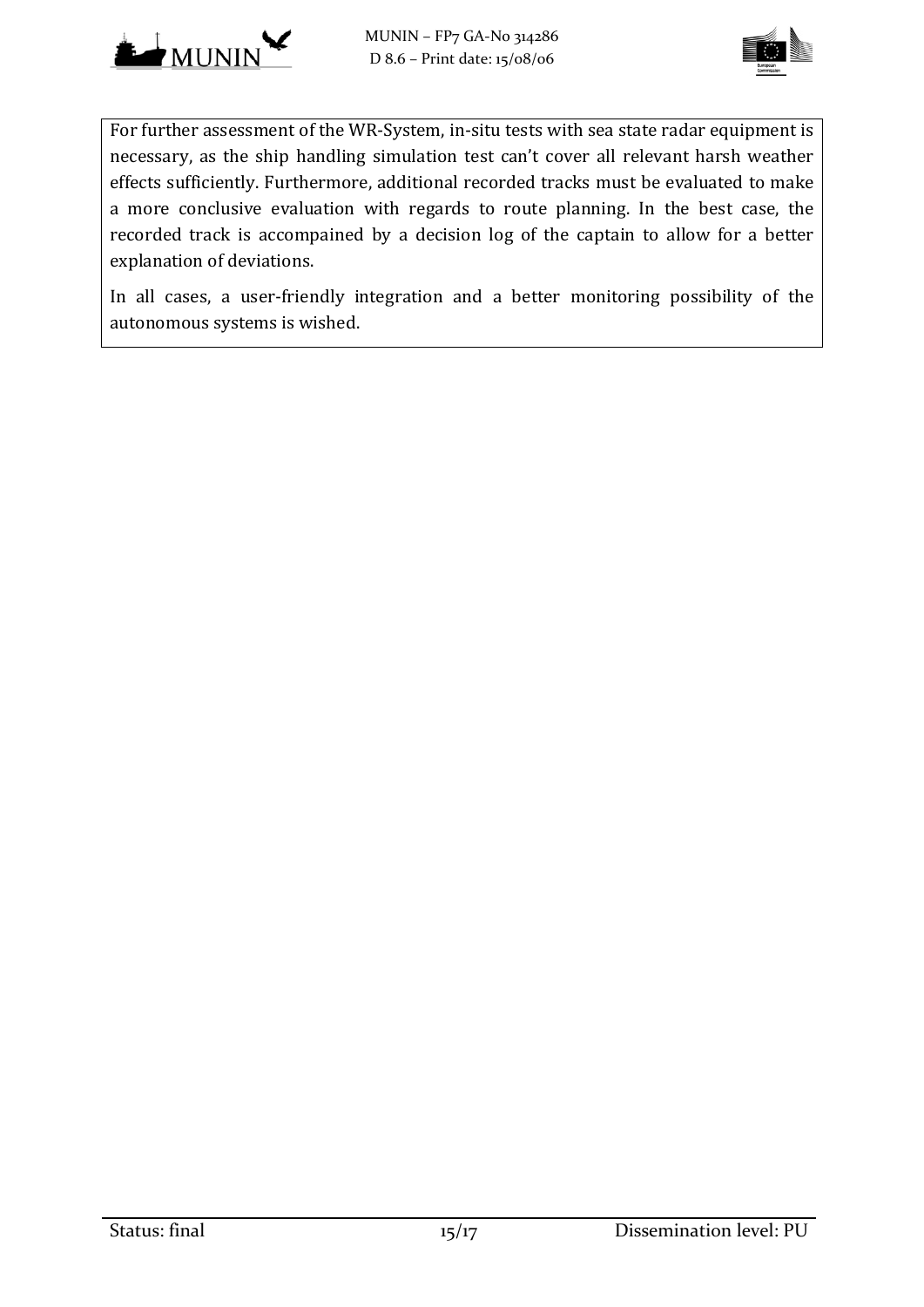



# **5. Outlook**

The results of the work package are mainly on a conceptual and technical level. Additional validation efforts are now needed, to bring this technology into commercial shipping. However, this also requires certain technical advancements and tests of additional sensor technology, to further increase its reliability as an input parameter for autonomous systems. Also, a further enhancement of the system's capabilities for confined and restricted waters might leverage the uptake of these systems – for autonomous as well as for decision support use.

During the development efforts in MUNIN WP5, the fully unmanned bridge has been considered as the final aim. However, it must be concluded that the developed technologies can also provide a baseline for the further development of a class notation 'B0', which could provide safety and efficiency benefits to manned vessels in shortterm due to less legal hurdles. Hereby, B0 means that a reduced bridge crew is only working during daylight hours in flextime, while autonomous technologies take over during night hours [/10/.](#page-16-9)